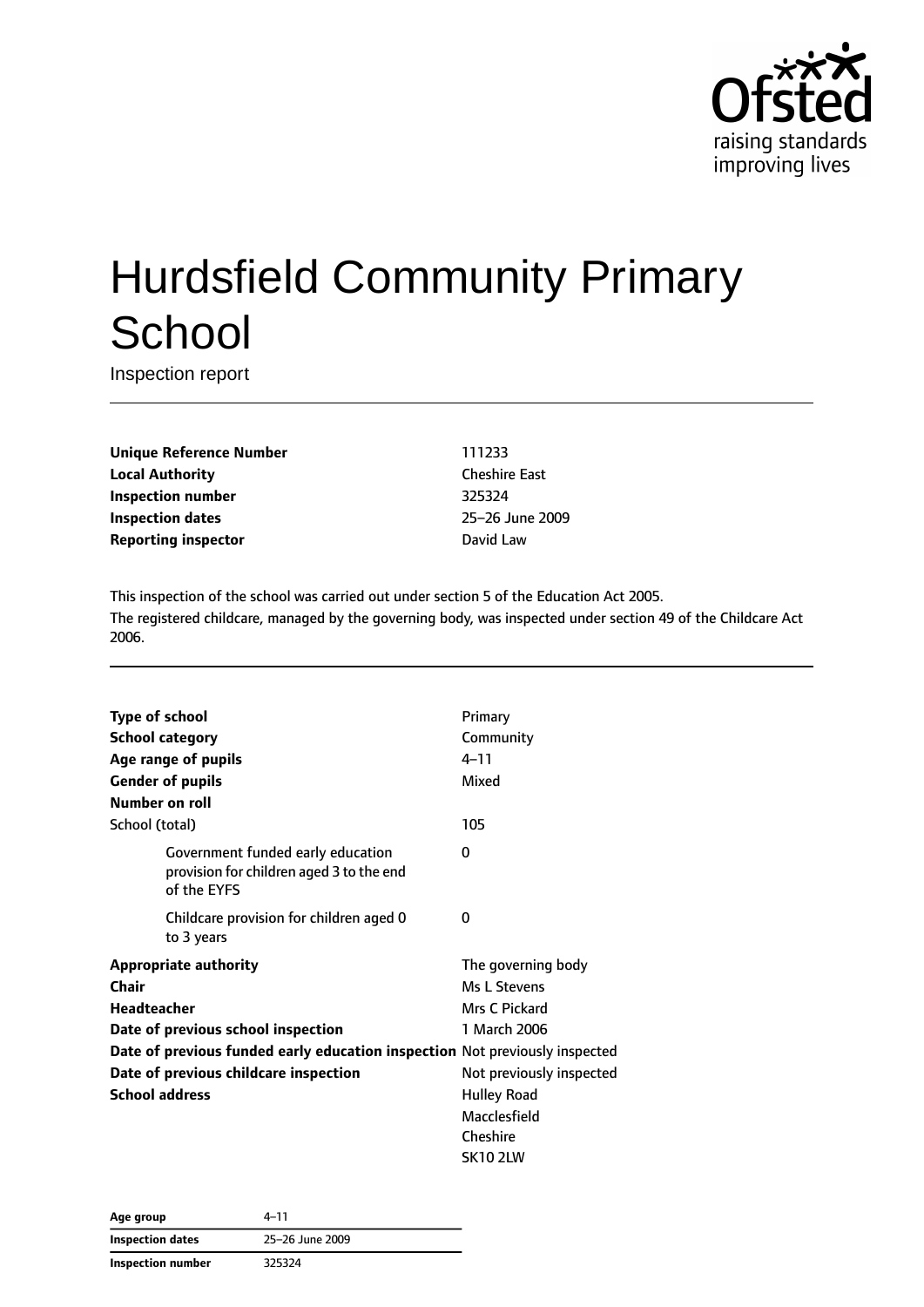**Telephone number** 01625 423225 **Fax number** 01625 423680

| Age group         | $4 - 11$        |
|-------------------|-----------------|
| Inspection dates  | 25-26 June 2009 |
| Inspection number | 325324          |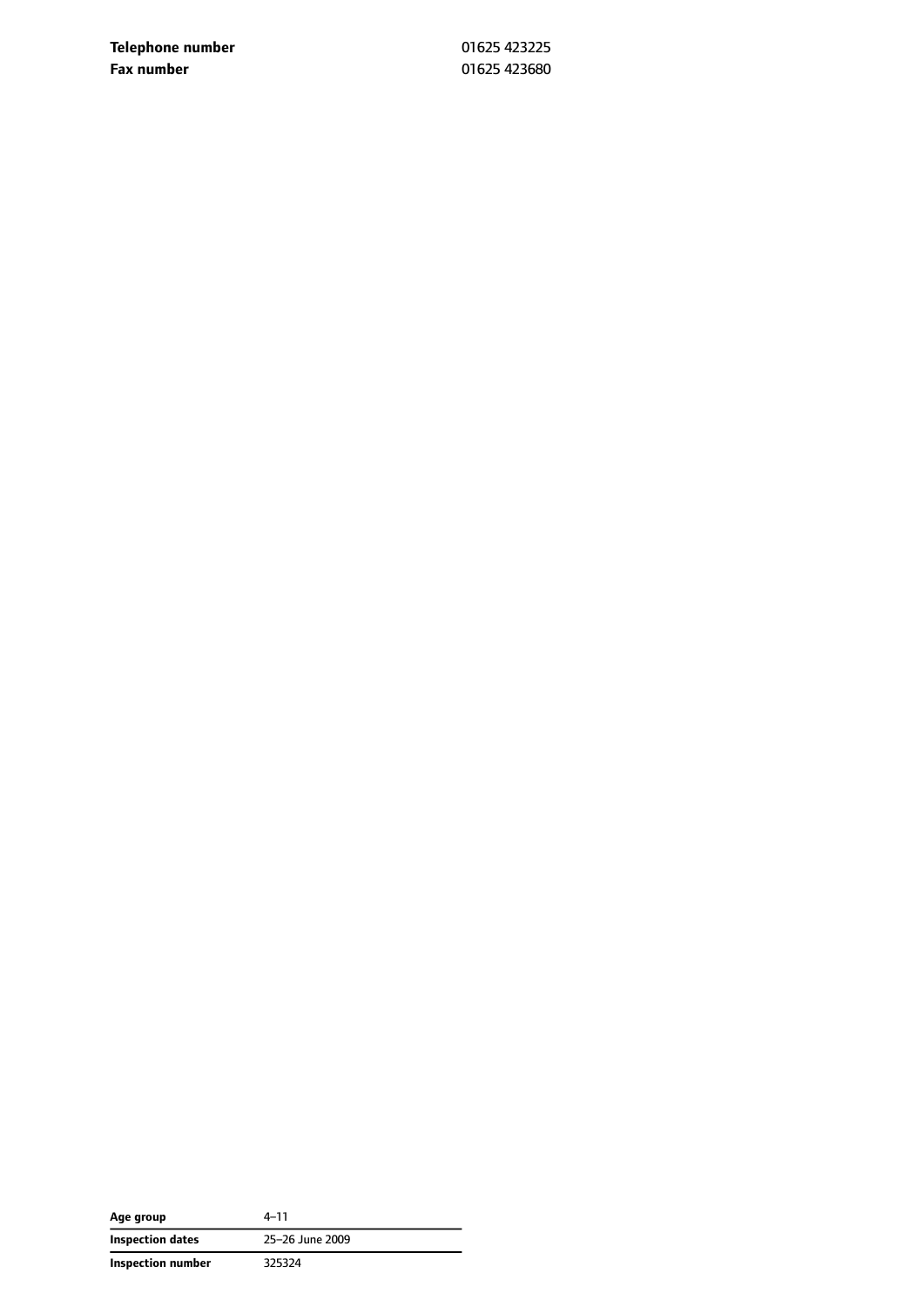.

<sup>©</sup> Crown copyright 2009

Website: www.ofsted.gov.uk

This document may be reproduced in whole or in part for non-commercial educational purposes, provided that the information quoted is reproduced without adaptation and the source and date of publication are stated.

Further copies of this report are obtainable from the school. Under the Education Act 2005, the school must provide a copy of this report free of charge to certain categories of people. A charge not exceeding the full cost of reproduction may be made for any other copies supplied.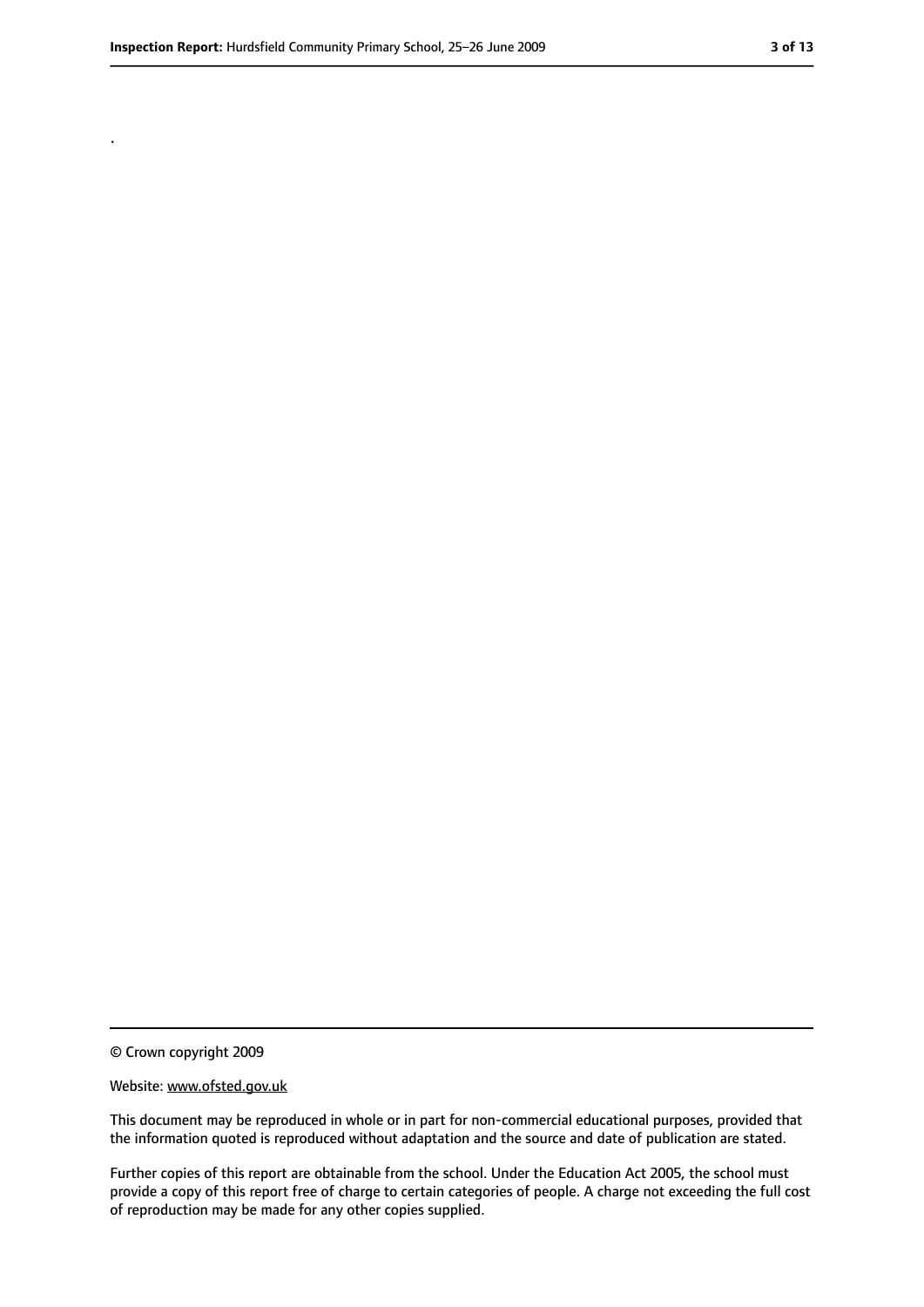# **Introduction**

The inspection was carried out by one additional inspector.

## **Description of the school**

This is a smaller than average sized school serving an area where social disadvantage is higher than average. Early Years Foundation Stage children are provided for in a mixed Reception and Year 1 class. The proportion of pupils known to be eligible for a free school meal is above average. There are few pupils from minority ethnic groups or at an early stage of learning English. An above average proportion of pupils have learning difficulties and/or disabilities. The school has achieved the Healthy Schools Award, Activemark and has an Inclusion Award from the local authority. There is a separate childcare provision on site, which did not form a part of this inspection.

## **Key for inspection grades**

| Grade 1 | Outstanding  |
|---------|--------------|
| Grade 2 | Good         |
| Grade 3 | Satisfactory |
| Grade 4 | Inadequate   |
|         |              |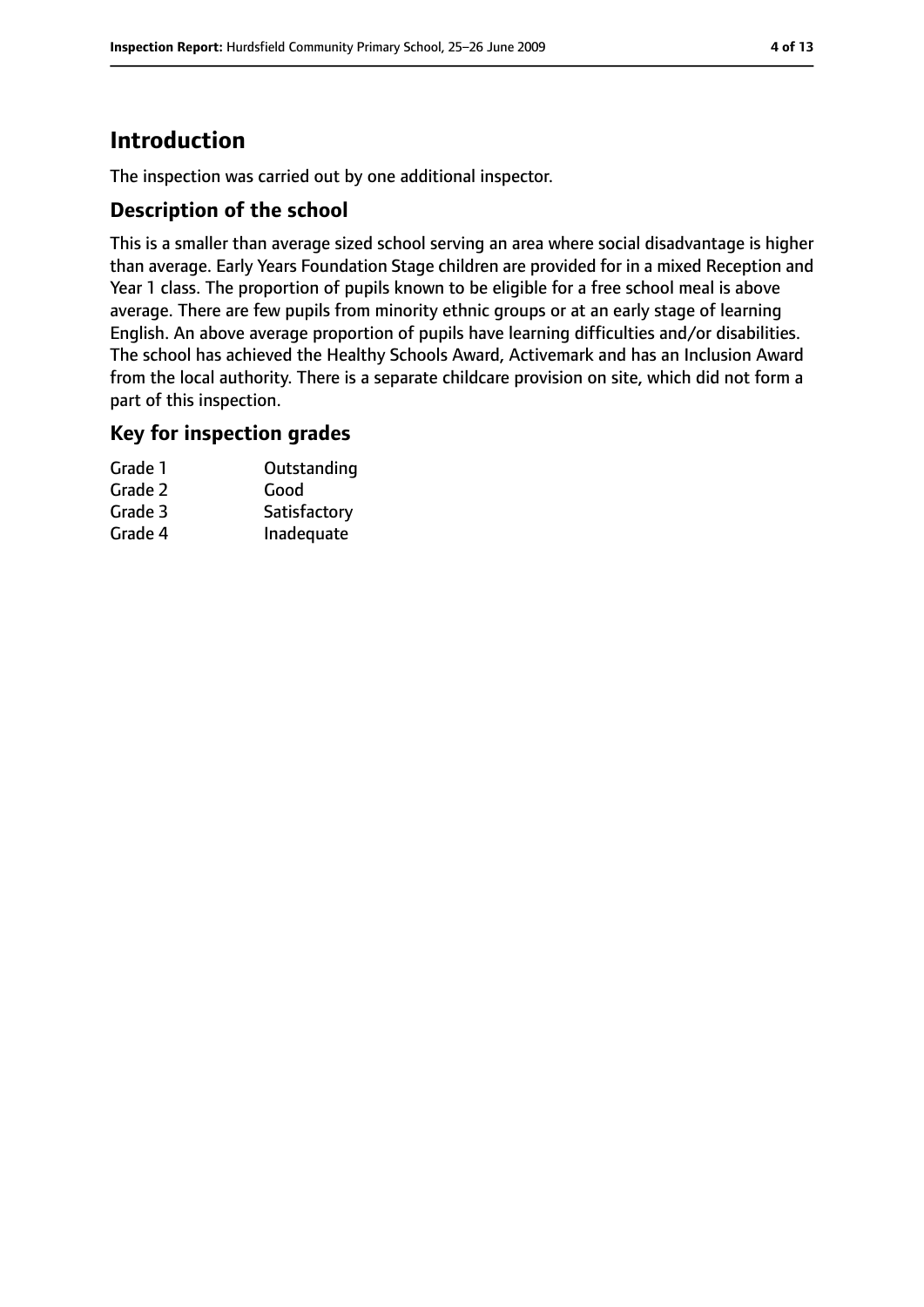# **Overall effectiveness of the school**

#### **Grade: 2**

This is a good school with several outstanding features. Pupils make good progress and thoroughly enjoy learning. Their personal development and well-being are outstanding. Behaviour is excellent: pupils are eager to learn and they talk with pride about what they have achieved. They work and play exceptionally well together. The school's contribution to community cohesion and its promotion of equal opportunity are exemplary. This is demonstrated in the opportunity all pupils have to learn and make progress and in the excellent relationships between groups of pupils, parents/carers and staff. The curriculum is outstanding because it fully meets the needs of all pupils, captures their interest and promotes a strong desire to learn.

Children start the Reception with skills generally below those expected and a significant number have skills that are well below those expected in their communication, language and literacy, and number. They settle well and their achievement is good. Outdoor provision has recently been enhanced but there is scope to improve this, for example, to extend children's physical development. In Key Stage 1, pupils make good progress and reach standards that are average by the end of Year 2. Attainment at this key stage has improved in the last three years. Good progress continues in Key Stage 2 and by the time they leave Year 6, pupils reach above average standards.

The school is a very happy place and enables all pupils to acquire positive attitudes. They are eager to talk about places they have visited and how they help each other. They are confident in approaching adults if they have a problem because they know it will be dealt with sensitively. Pupils have an excellent understanding of how to stay healthy and describe how they take exercise to keep them well. Spiritual, moral, social and cultural development is excellent and pupils learn to respect the needs of others. Attendance has improved in recent years and is now average.

Good teaching and learning are based on excellent relationships. Classrooms are well organised and enhanced by attractive displays of pupils' work. Teaching challenges pupils and they are actively involved, for example, when conducting investigations in science. Learning is carefully planned to match pupils' needs. Those with learning difficulties and/or disabilities are provided with excellent support and they make good progress. Care, guidance and support are good and pastoral systems are very effective in ensuring pupils' individual needs are understood and met. Pupils know their personal targets. Teachers' marking of work is thorough, but the next step in learning is not always shown. The outstanding curriculum is a significant strength and rich in opportunity to learn from first-hand experience, visit places of interest and to work in cooperation with others. The Monday Academy helps pupils to acquire skills for life, including how to run a business, and generates a tremendous enthusiasm for learning.

Good leadership and management create strong teamwork and everyone feels valued. There is a powerful commitment to providing the best for all pupils. The headteacher provides clear direction and all leaders and governors have a strong ambition to improve provision for pupils so that they feel included and achieve well. Performance is evaluated with rigour. What works well and what could be improved are clearly identified and improvement is planned strategically. The governing body is effective, committed and eager to involve the school in the community. Staff and other resources are efficiently managed and the school runs smoothly. All areas for improvement identified at the last inspection have been fully addressed. Changes have been made in a thoughtful way and are often innovative. Value for money is good and so is the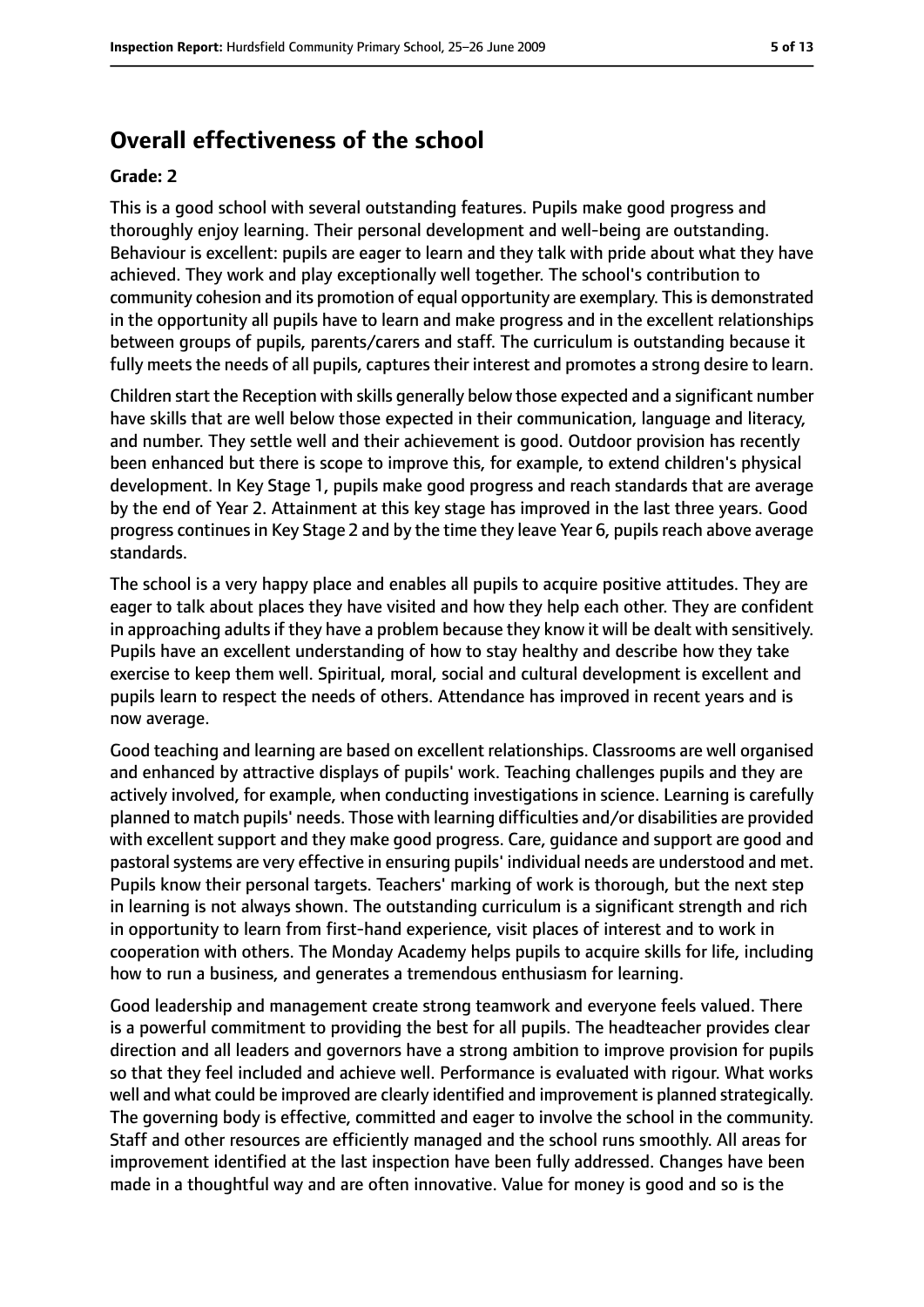capacity to improve. Parents are very supportive of the school as typified by their comments. One summed it up by saying, 'Each child is treated as a whole person.'

## **Effectiveness of the Early Years Foundation Stage**

#### **Grade: 2**

Good relationships are formed in a warm and caring environment where children feel secure. This is seen in the firm commitment shown by staff to promote children's well-being. Achievement is good and children participate in learning with obvious enjoyment. They enter Year 1 having made good progress in Reception to attain standards broadly in line for their age, although a number are below expectations in language and number. Assessment is used well to plan learning to meet children's needs. There is a good balance between what adults direct and what children choose for themselves. Adults carefully take the opportunity to discuss learning, extend understanding and to improve language skills. Children make excellent progress in their personal, social and emotional development becoming increasingly confident and independent. They play exceptionally well together and take responsibility, for example, in choosing activities and in tidying away. They enjoy being outdoors, but currently, provision for physical development and to help children to find out about the natural environment is underdeveloped. Good leadership and management provide a strong focus on making learning exciting. Adults plan the curriculum very well as a team to ensure children make good step-by-step progress, and particularly to enable children to develop their speaking and listening skills. The day-to-day organisation is smooth and efficient. Good induction arrangements help children settle quickly. Welfare requirements are fully met. Parents/carers are actively involved in their children's learning.

## **What the school should do to improve further**

- Improve provision for outdoor learning in the Early Years Foundation Stage.
- Improve the quality of marking so that it consistently tells pupils what they need to do to reach their personal targets.

# **Achievement and standards**

#### **Grade: 2**

Pupils' achievement is good. They make good progress across Key Stage 1. Pupils currently at the end of Year 2 are expected to reach average standards in reading and writing but above average standards in mathematics. They make particularly good progress in their writing and more are reaching the higher levels. Pupils make good progress across Key Stage 2. In both 2007 and 2008, standards were above average. School assessment information and work seen during the inspection in pupils' books indicate good progress for pupils currently in Key Stage 2. The progress of pupils with learning difficulties and/or disabilities is good because their needs are assessed accurately and met through an excellent range of intervention programmes. Throughout the school there is effective teaching of speaking and listening and pupils have many planned opportunities to explain their thinking. This enables pupils to make good progress in these key skills.

# **Personal development and well-being**

#### **Grade: 1**

Pupils' personal development and well-being are outstanding. Pupils thoroughly enjoy coming to school. They value the many opportunities to learn alongside others and explore ideas. Their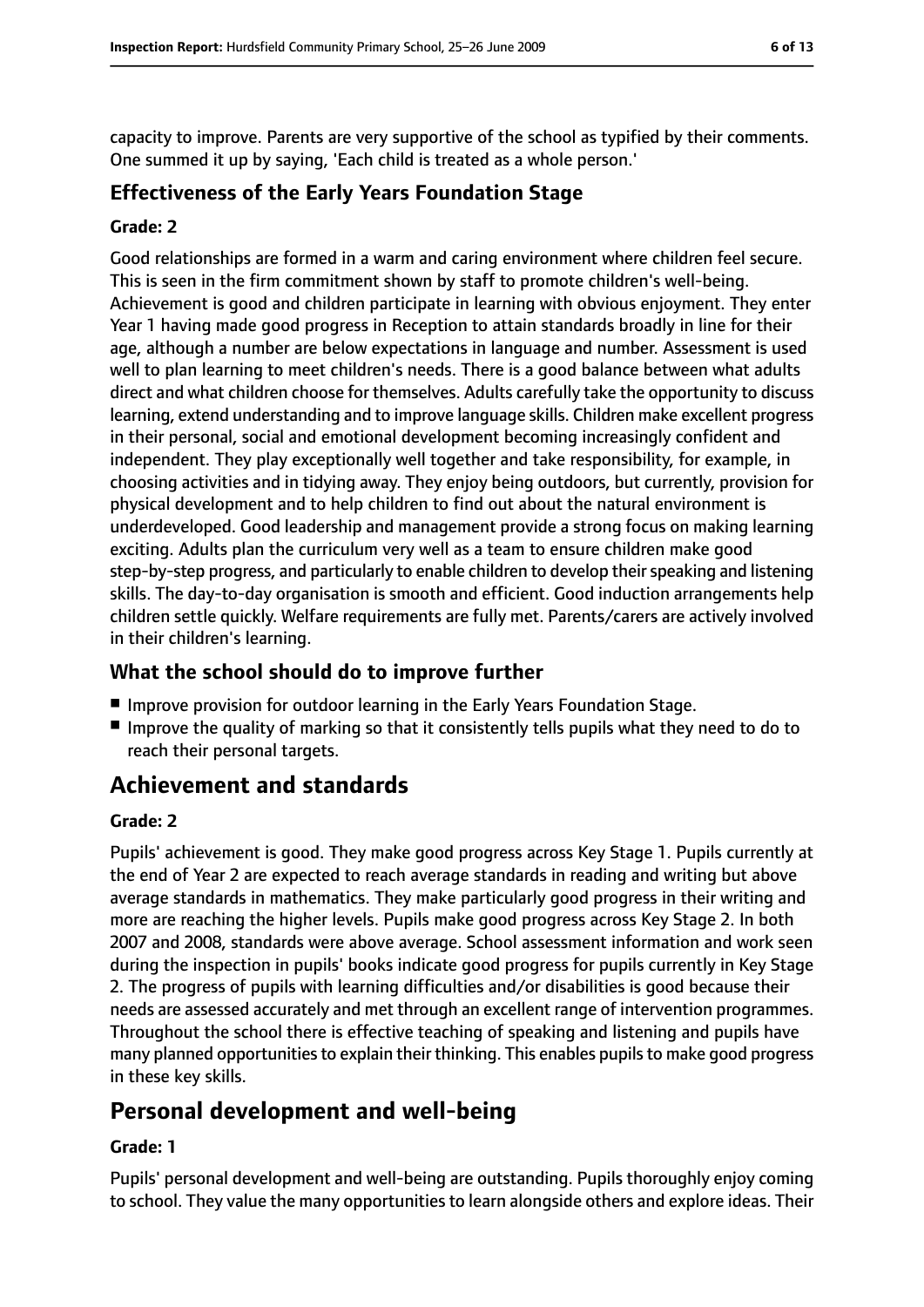spiritual, moral, social and cultural development is outstanding. They have an excellent understanding of other cultures, contribute exceptionally well to their own community and raise money for a range of charities. They have recently established a link with a school in China and were eager to show how they could count in Chinese. Behaviour in lessons and around the school is excellent. Pupils respond well to the trust they are given and are eager to take responsibility, for example in the school council or as recycling officers. Pupils take great pride in their school, their achievements and are concerned about others. Attitudes to learning are exceptionally positive and pupils concentrate, work hard and apply themselves with enthusiasm. They say they feel safe and report no incidents of bullying. They express great confidence in the adults that support them and are particularly grateful for the contribution of the learning mentor. They have an excellent understanding of the importance of a healthy lifestyle and are able to make sensible choices, for example, eating healthy fruit and salad. The development of workplace and other skills is excellent in contributing to pupils' future economic well-being. For example, pupils showed great independence in working on their laptops to solve mathematical problems. Others were eager to talk about their 'Dragons Den' where they were applying their enterprise skills. Attendance has improved year-on-year and is now average. There is now no persistent absence.

# **Quality of provision**

## **Teaching and learning**

#### **Grade: 2**

Teaching and learning are good and this helps pupils to make good progress. Relationships between pupils, their teachers and other adults supporting in the classroom, are excellent. In response, pupils show excellent attitudes and this helps them to learn at a brisk pace. They show a high degree of independence in carrying out their work and are keen to take responsibility. Teachers plan lessons carefully to meet the needs of all pupils. This is based on good assessment of pupils' progress over time, although the marking of their work does not always let pupils know how they can reach their targets. Pupils are provided with many relevant opportunities to share ideas and to improve their speaking and listening. There is very effective use of the interactive whiteboards to engage pupils and capture their interest. Expectations of what pupils can achieve and how they should conduct themselves are high and they rise to the challenge. Teaching assistants make an important contribution in supporting learning and are deployed to great effect to meet the range of different needs. This is successful in engaging pupils and keeping them involved.

## **Curriculum and other activities**

#### **Grade: 1**

Pupils are provided with an outstanding curriculum. It engages their interest, promotes great enjoyment of learning and meets their individual needs exceptionally well. There is a strong focus on enabling pupils to become active learners, to develop an enquiring mind and to take responsibility. On Mondays, the school operates an Academy where pupils learn a range of skills such as badminton, ballroom dancing and practical craftwork. Pupils cooperate in groups that are made up of all ages and they learn to understand the needs of others and to work as a team. They talk about this with great pride and enthusiasm. They make links between areas of learning as they explore exciting topics through first-hand experience. French is taught throughout the school.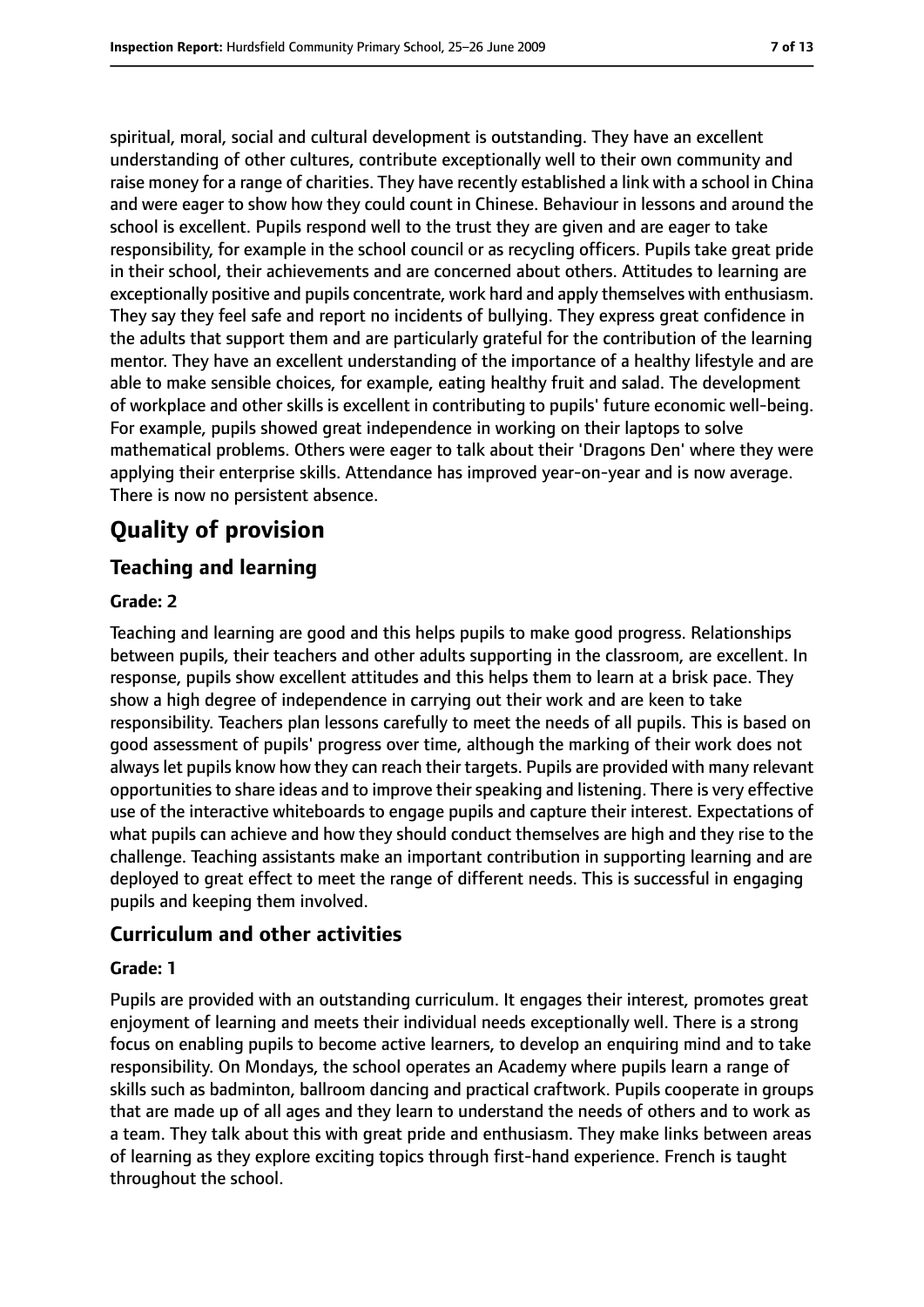Personal, social and health education forms an integral part of the curriculum and supports pupils' personal development exceptionally well. Pupils appreciate the opportunities they receive to share their thoughts, ideas and concerns with others during class discussions, including sessions on philosophy. They develop much self-confidence and acquire skills that promote their future economic well-being through group work and planning and carrying out their own investigations. An extensive enrichment programme is open to all pupils and includes regular visits to places of educational interest. They thoroughly enjoy music, particularly playing Caribbean steel drums. Pupils have recently worked alongside pupils from other schools to perform Macbeth. They have good opportunities to develop their team-building skills and experience outdoor pursuits as a result of the excellent residential trips on offer.

#### **Care, guidance and support**

#### **Grade: 2**

Care, guidance and support are good and make a positive contribution to pupils' personal development. Teachers and other adults in the school are committed to promoting learners' health and safety. Arrangements for the safeguarding of pupils meet government guidelines. They are regularly reviewed, and health and safety is carefully managed. Systems to ensure the good attendance of pupils are beginning to have an effect.The school provides a safe and supportive environment. Pupils take considerable pride in their achievements and the school successfully promotes opportunities for everybody to learn. Any pupils at risk are identified early and very effective arrangements are put in place to keep them engaged and to ensure they are on course to reach their targets. The achievement of pupils with learning difficulties and/or disabilities is carefully monitored and their provision is thoughtfully mapped out to ensure their good progress. The school works exceptionally well with other agencies to remove any barriers to learning. The assessment of pupils' progress is thorough and carefully tracked as they move through the school.

# **Leadership and management**

#### **Grade: 2**

Leadership and management are good. The school has made a good improvement since the last inspection, often applying creative solutions such as the Monday Academy. There is a strong emphasis on raising achievement through improving teaching, learning and the curriculum. The school is very inclusive and all pupils are treated equally. They feel valued as individuals and this enables them to acquire self-esteem and be well motivated to learn. Self-evaluation is rigorous, comprehensive and involves all levels of leadership and governors. First-hand evidence of the quality of learning and teaching and of pupils' progress is carefully monitored. From this, school leaders have a good grasp of strengths and weaknesses. They agree clear and relevant priorities for improvement and act as a team to achieve them. The impact of this effective leadership is seen in the improved standards and attendance and in excellent personal development. There are robust procedures to eliminate discrimination. All pupils are well cared for and feel safe. The school makes an excellent contribution to community cohesion. There is an ethos that promotes understanding of the needs of others. Pupils who might be vulnerable and at risk of underachieving are identified early and given the support they need. There are extensive links with local organisations and other schools. Internationally, the school has contacts with children in other countries. The headteacher has instilled a common sense of purpose and ambition for pupils. A well informed body of governors is committed to enabling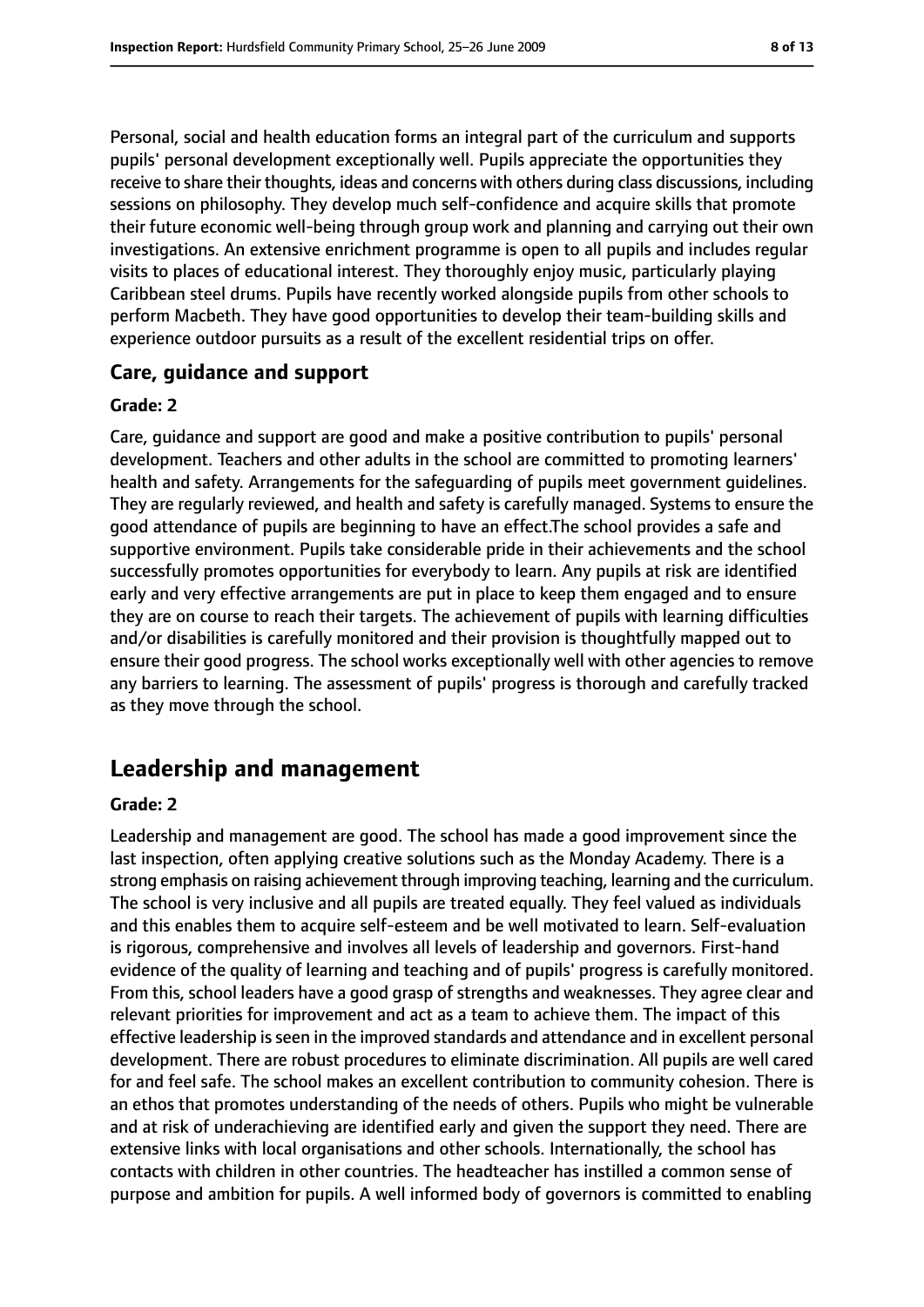pupils to enjoy learning. They hold the school to account for the standards pupils reach. Parents are very pleased with the school. One summed it up by saying, 'My child has flourished and is highly encouraged by all staff.' The capacity to improve is good and the school can demonstrate a track record of success.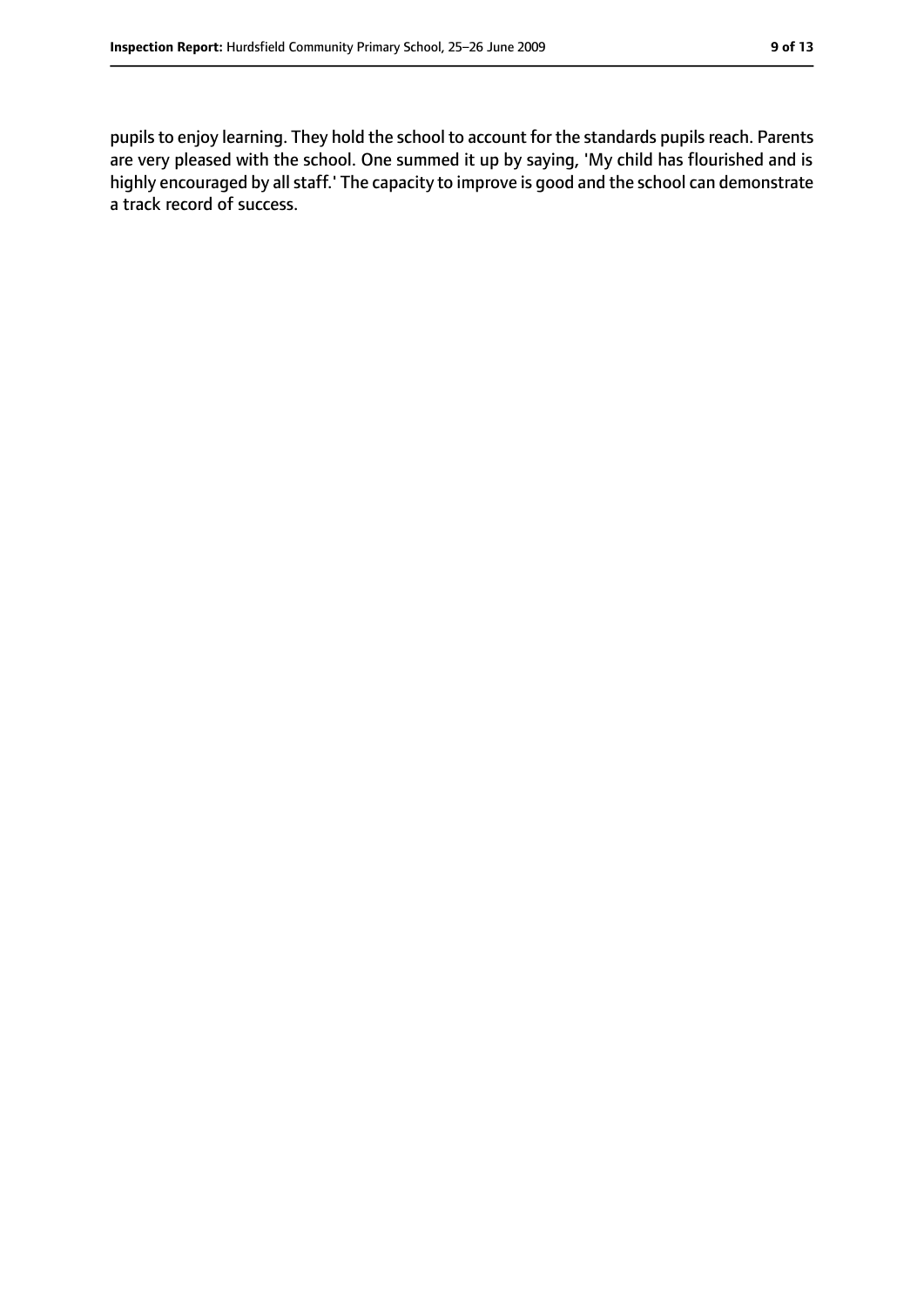**Any complaints about the inspection or the report should be made following the procedures set out in the guidance 'Complaints about school inspection', which is available from Ofsted's website: www.ofsted.gov.uk.**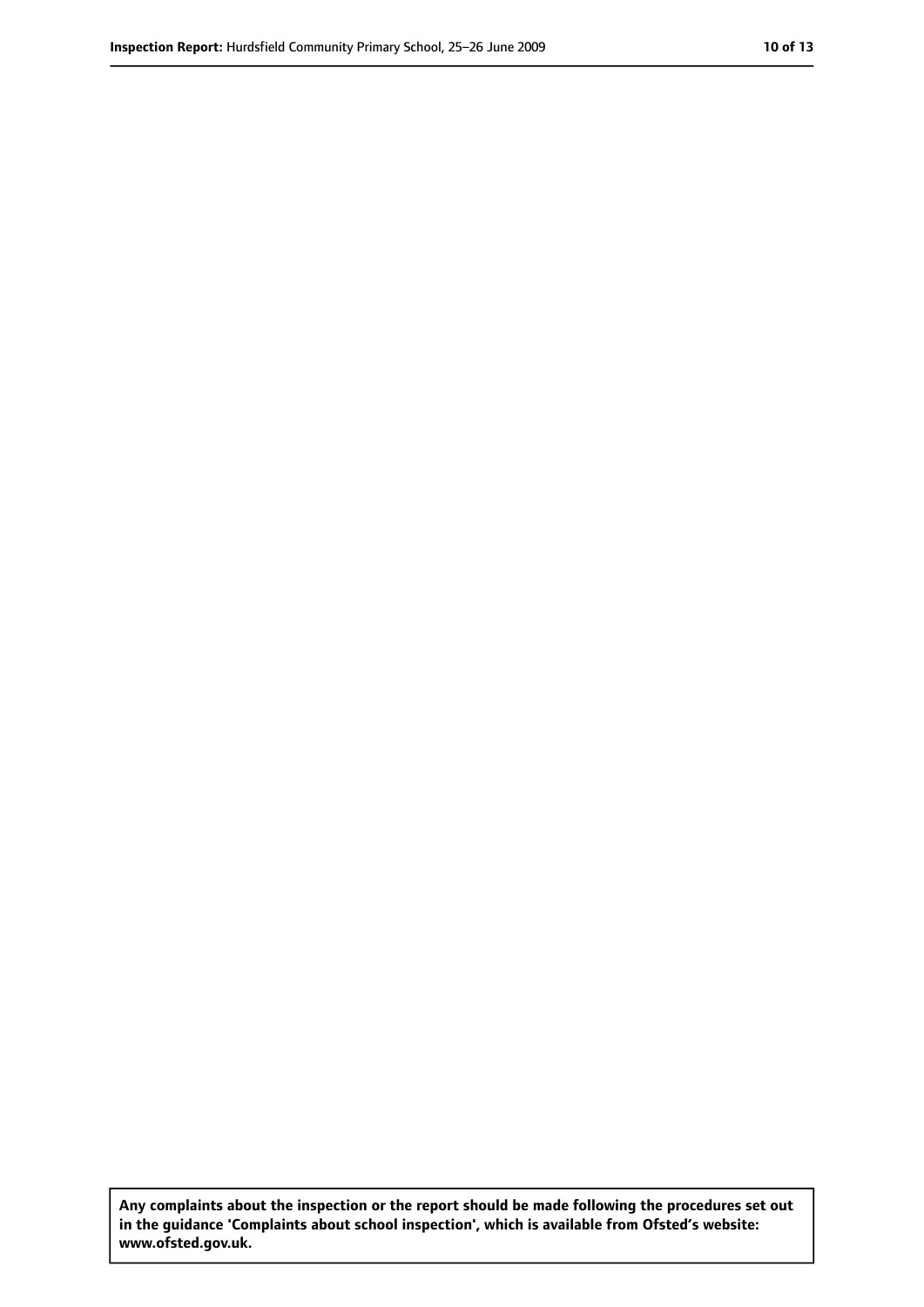# **Inspection judgements**

| Key to judgements: grade 1 is outstanding, grade 2 good, grade 3 satisfactory, and | School  |
|------------------------------------------------------------------------------------|---------|
| arade 4 inadequate                                                                 | Overall |

## **Overall effectiveness**

| How effective, efficient and inclusive is the provision of<br>education, integrated care and any extended services in meeting the<br>needs of learners? |     |
|---------------------------------------------------------------------------------------------------------------------------------------------------------|-----|
| Effective steps have been taken to promote improvement since the last<br>inspection                                                                     | Yes |
| How well does the school work in partnership with others to promote learners'<br>well being?                                                            |     |
| The capacity to make any necessary improvements                                                                                                         |     |

# **Effectiveness of the Early Years Foundation Stage**

| How effective is the provision in meeting the needs of children in the<br><b>EYFS?</b>       |  |
|----------------------------------------------------------------------------------------------|--|
| How well do children in the EYFS achieve?                                                    |  |
| How good are the overall personal development and well-being of the children<br>in the EYFS? |  |
| How effectively are children in the EYFS helped to learn and develop?                        |  |
| How effectively is the welfare of children in the EYFS promoted?                             |  |
| How effectively is provision in the EYFS led and managed?                                    |  |

## **Achievement and standards**

| How well do learners achieve?                                                                               |  |
|-------------------------------------------------------------------------------------------------------------|--|
| The standards <sup>1</sup> reached by learners                                                              |  |
| How well learners make progress, taking account of any significant variations<br>between groups of learners |  |
| How well learners with learning difficulties and/or disabilities make progress                              |  |

<sup>&</sup>lt;sup>1</sup>Grade 1 - Exceptionally and consistently high; Grade 2 - Generally above average with none significantly below average; Grade 3 - Broadly average to below average; Grade 4 - Exceptionally low.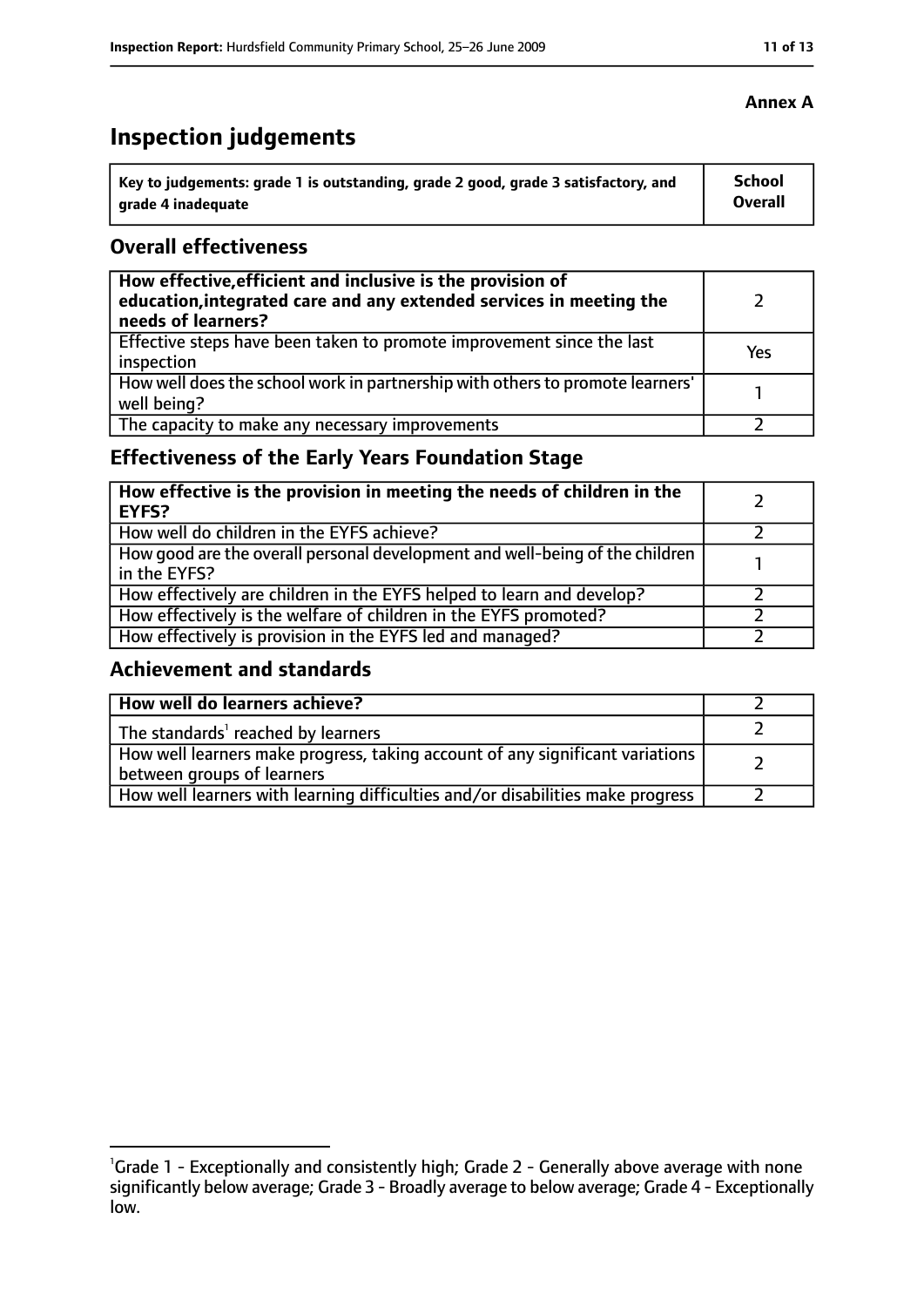# **Personal development and well-being**

| How good are the overall personal development and well-being of the<br>learners?                                 |  |
|------------------------------------------------------------------------------------------------------------------|--|
| The extent of learners' spiritual, moral, social and cultural development                                        |  |
| The extent to which learners adopt healthy lifestyles                                                            |  |
| The extent to which learners adopt safe practices                                                                |  |
| The extent to which learners enjoy their education                                                               |  |
| The attendance of learners                                                                                       |  |
| The behaviour of learners                                                                                        |  |
| The extent to which learners make a positive contribution to the community                                       |  |
| How well learners develop workplace and other skills that will contribute to<br>their future economic well-being |  |

# **The quality of provision**

| How effective are teaching and learning in meeting the full range of<br>learners' needs?              |  |
|-------------------------------------------------------------------------------------------------------|--|
| How well do the curriculum and other activities meet the range of needs and<br>interests of learners? |  |
| How well are learners cared for, quided and supported?                                                |  |

# **Leadership and management**

| How effective are leadership and management in raising achievement<br>and supporting all learners?                                              |     |
|-------------------------------------------------------------------------------------------------------------------------------------------------|-----|
| How effectively leaders and managers at all levels set clear direction leading<br>to improvement and promote high quality of care and education |     |
| How effectively leaders and managers use challenging targets to raise standards                                                                 |     |
| The effectiveness of the school's self-evaluation                                                                                               |     |
| How well equality of opportunity is promoted and discrimination eliminated                                                                      |     |
| How well does the school contribute to community cohesion?                                                                                      |     |
| How effectively and efficiently resources, including staff, are deployed to<br>achieve value for money                                          |     |
| The extent to which governors and other supervisory boards discharge their<br>responsibilities                                                  |     |
| Do procedures for safequarding learners meet current government<br>requirements?                                                                | Yes |
| Does this school require special measures?                                                                                                      | No  |
| Does this school require a notice to improve?                                                                                                   | No  |